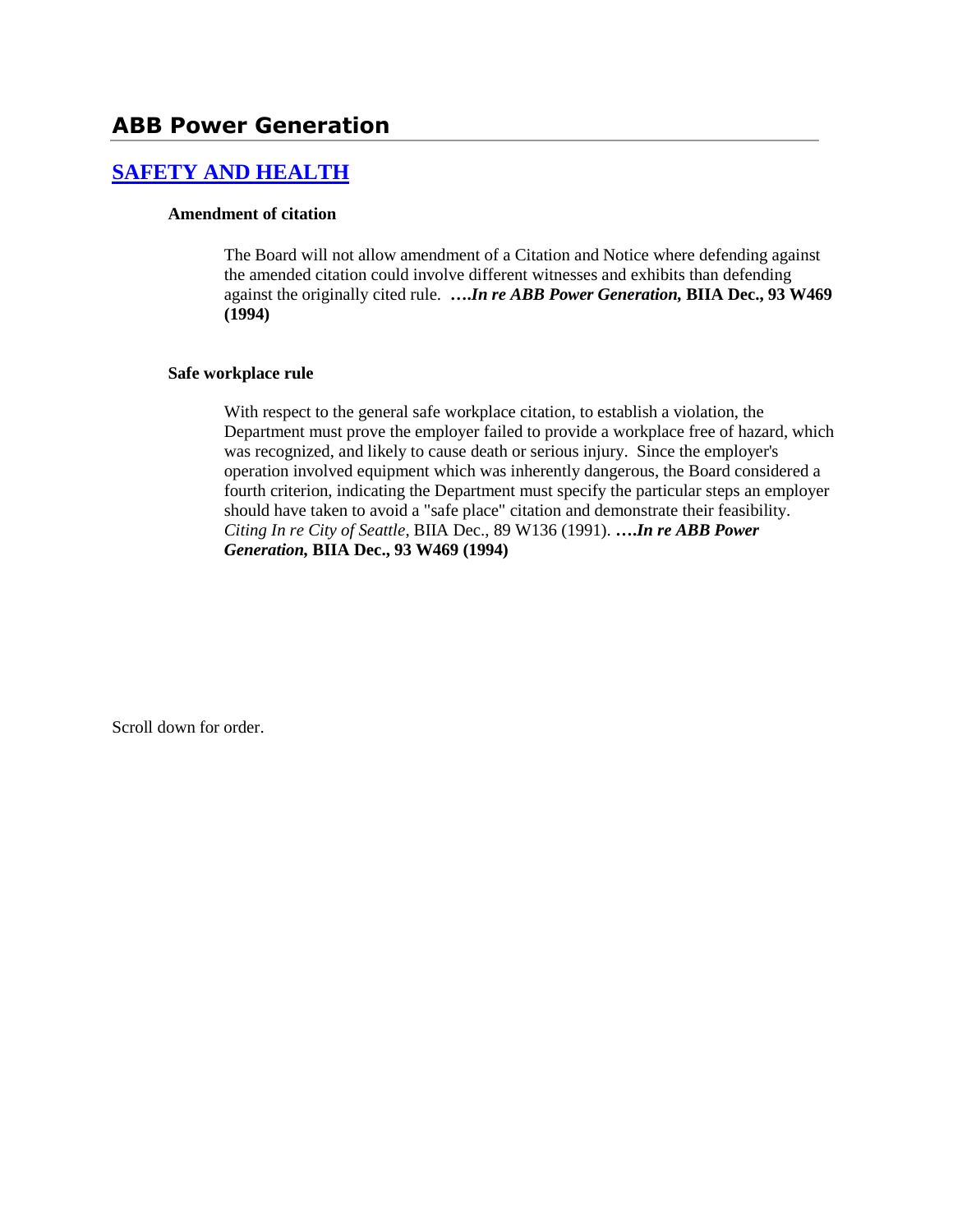### **BEFORE THE BOARD OF INDUSTRIAL INSURANCE APPEALS STATE OF WASHINGTON**

**IN RE: ABB POWER GENERATION, INC. dba ASEA BROWN BOVERI**

**DOCKET NO. 93 W469**

**CITATION & NOTICE NO. 115532541 ) DECISION AND ORDER**

APPEARANCES:

Employer, ABB Power Generation, Inc., dba Asea Brown Boveri, by Paine, Hamblen, Coffin, Brooke & Miller, per Thomas W. McLane

**) )**

**)**

Employees of ABB Power Generation, Inc., dba Asea Brown Boveri, None

Department of Labor and Industries, by Office of the Attorney General, per Elliott S. Furst, Assistant

This is an appeal filed by the employer with the Department of Labor and Industries Safety Division on March 8, 1993, from Citation and Notice No. 115532541 dated February 18, 1993. The Department reassumed jurisdiction by a notice dated March 17, 1993. On May 22, 1993, the Department issued Corrective Notice of Redetermination No. 115532541. On June 11, 1993, the employer appealed the Corrective Notice of Redetermination. The Department transmitted the appeal to the Board of Industrial Insurance Appeals on June 22, 1993. In light of the ruling in The Erection Co. v. Department of Labor & Indus., 121 Wn.2d 513 (1993), we have considered this appeal as taken from Citation and Notice No. 115532541. **VACATED**.

# **PROCEDURAL AND EVIDENTIARY MATTERS**

Pursuant to RCW 51.52.104 and RCW 51.52.106, this matter is before the Board for review and decision on a timely Petition for Review filed by the employer to a Proposed Decision and Order dated July 18, 1994 in which Citation and Notice No. 115532541 was amended to a violation of WAC 296-155-350(2)(b) or WAC 296-155-040(2) and, as modified, was affirmed.

The Board has reviewed the evidentiary rulings in the record of proceedings. We believe our industrial appeals judge erred by granting the Department's oral motion, made on the day of the hearing, to amend the citation. However, we are not reversing this decision. Our reasons are twofold. First, the employer did not raise this decision in its Petition for Review. Second, the employer raised major questions regarding the propriety of both violations in the amended citation which should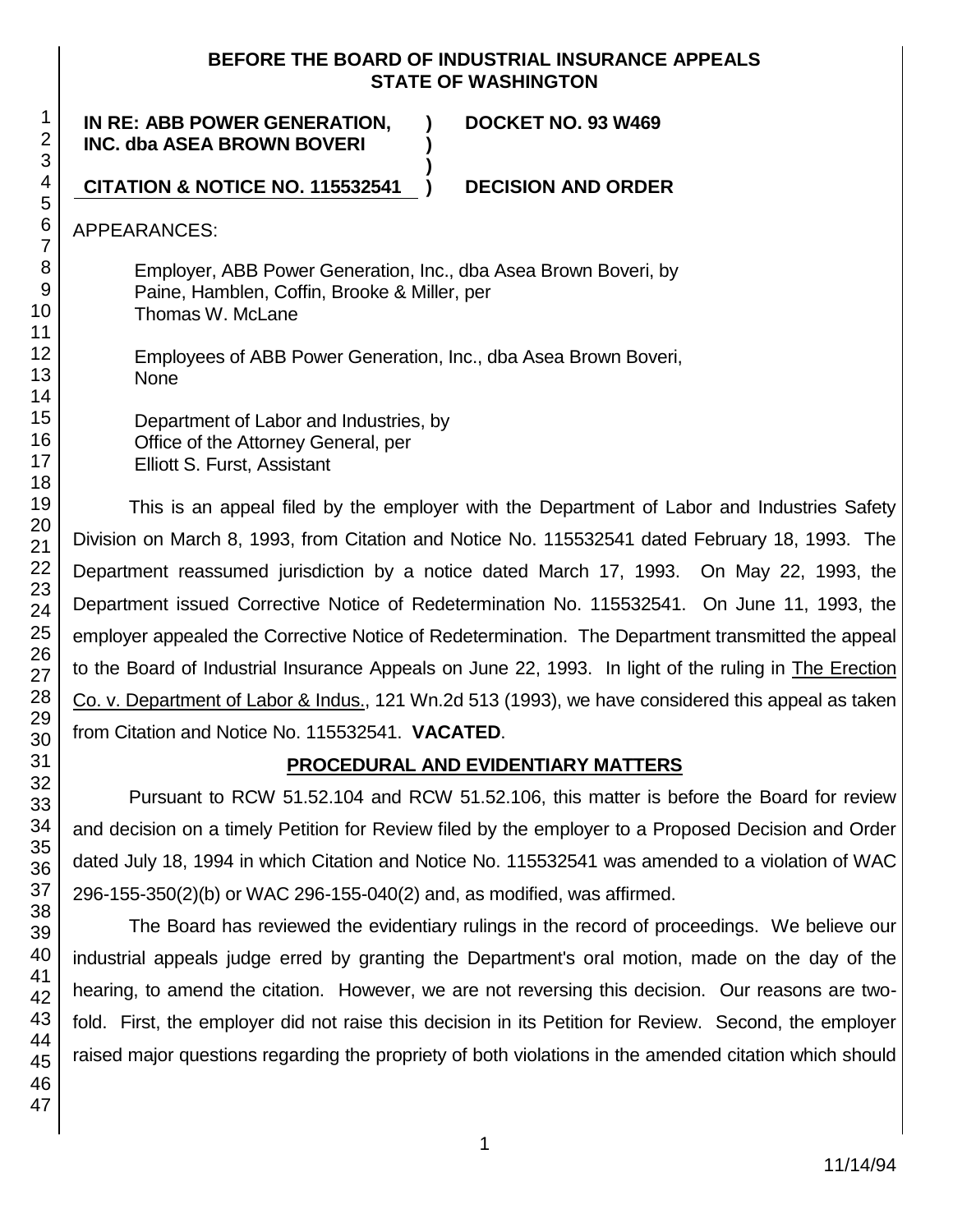be addressed. We therefore affirm this ruling. We also find our industrial appeals judge committed no other prejudicial evidentiary errors. These rulings are accordingly affirmed.

#### **DECISION**

ABB Power Generation, Inc. (ABB) is in the business of upgrading and maintaining hydroelectric generating units. It obtained a contract to work on the Priest Rapids Dam on the Columbia River. ABB was hired to replace parts of the generator at Unit 8 of the dam, and to test and check its functioning. This generator weighs approximately 750 tons. It has three principal components. A rotor is attached to a turbine-driven generator shaft. The rotor contains poles that provide the magnetic field necessary to generate electricity. The stationary generator housing contains the stator. During normal operations, baffles or air shrouds cover the rotor and stator. See, Exhibits 18-20, especially Exhibit 20, which is a labeled explanatory diagram of a hydroelectric generator.

For a generator to operate successfully, the clearances between the rotor poles and the stator must be uniform (no more than 3/8 of an inch apart). Accordingly, a test to check the clearances between the rotor and the stator is a routine part of ABB's maintenance work on hydroelectric generators. This procedure is called a "roundness" test. The test procedure is described somewhat sketchily in the record, but apparently is conducted following these procedures. A portion of the baffles is removed from the top of the generator, so the clearances between the rotor and stator can be measured visually and by machines. The generator is turned off, and the rotor is manually turned by approximately six men. During this process, ABB instructs these men to remain at their assigned positions and to push and stop the rotor with their legs. While the rotor is slowly spun under human power, an employee marks places that are out of alignment and locations where debris has fallen. After these locations are marked, the rotor is stopped so each problem can be addressed while it is stationary.

On November 30, 1992, ABB was following its normal procedures while conducting a "roundness" test on unit 8 of the Priest Rapids Dam. Martin Baenen was one of the six ABB employees assigned to push and stop the rotor. Contrary to his instructions, he left his post to try and remove a piece of duct tape on the rotor. While attempting to remove this debris, he lost his footing and was pulled into a narrow space between an adjacent baffle and the rotor top. This accident had very tragic results: Mr. Baenen's limbs were severely crushed. He was hospitalized and died approximately two weeks later as a result of his injuries.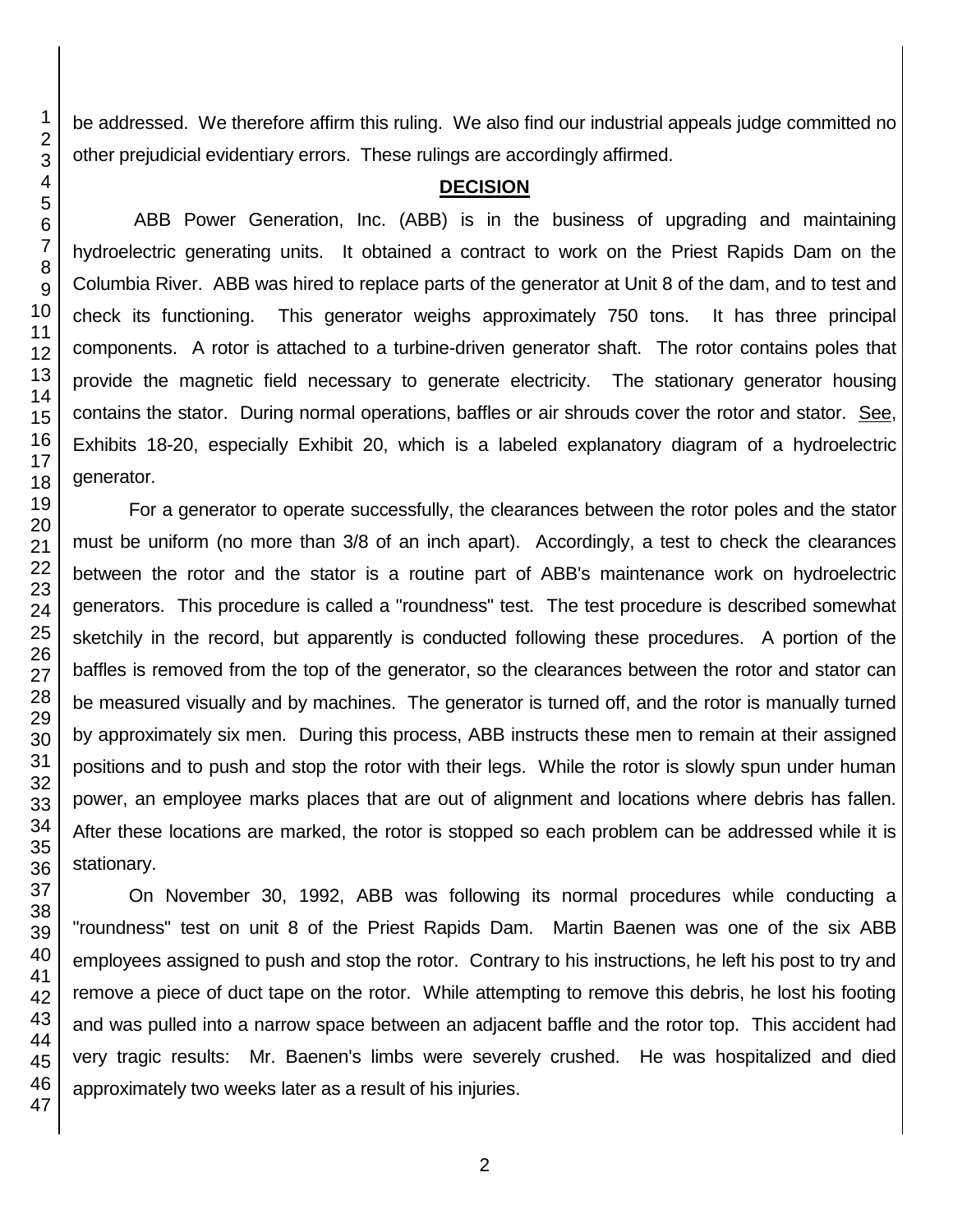The day after the accident, Robert Wavra, a Department of Labor and Industries Safety Inspector, investigated the Priest Rapids Dam work-site. On February 18, 1993, he issued a Citation and Notice in which he cited ABB for violating a hand and power tool guarding rule, WAC 296-155- 350(2)(b), and assessed a penalty of \$100.00. ABB promptly filed an appeal from this citation. On May 22, 1993, the Department issued a Corrective Notice of Redetermination which amended the citation by alleging ABB had violated a "safe place" rule, WAC 296-155-040(2), rather than the previously cited one. ABB duly filed a timely appeal with this Board. Since we determined the Corrective Notice of Redetermination was untimely, we considered this appeal to be taken from the Citation and Notice. Accordingly, as of the eve of trial, the only issue to be litigated was whether ABB had violated the guarding rule cited above. However, on the day of the hearing, our industrial appeals judge granted the Department's oral motion to amend the citation to plead both violations in the alternative. The Department was thus allowed to try and sustain its citation on either grounds, but could only impose a penalty for a single violation. ABB objected to this amendment. Our industrial appeals judge found that ABB had violated both rules, and therefore sustained the Citation and Notice.

In its Petition for Review, ABB maintains the provisions of WAC 296-155-350(2)(b) are inapplicable because they govern guarding on machine and power tools, not generators in a hydroelectric dam. ABB also contends the Department failed to meet its burden of proving the Priest River Dam workplace was unsafe, in violation of the standard in WAC 296-155-040(2), because the Department did not specify any additional feasible safety measures it could have employed. Based on our review of the record and governing law, we agree with the employer and conclude our industrial appeals judge erred in affirming the amended Citation and Notice. We instead vacate the citation based upon our determination the Department did not introduce sufficient evidence to sustain violations of either rule.

### **APPLICABILITY OF GUARDING RULE**

WAC 296-155-350(2)(b) is found in the chapter of rules pertaining to safety standards for construction work. It is the first rule in Part G of Chapter 296-155, which is entitled "Tools-Hand and Power". Its provisions require rotating and moving parts of equipment to be guarded if employees are exposed to them.

We conclude ABB's operations at the Priest River Dam did not violate the provisions of this rule. First, we note there is no evidence the generator in Unit 8 was insufficiently guarded during its normal operations. ABB removed a portion of the upper baffles during a "roundness" test solely to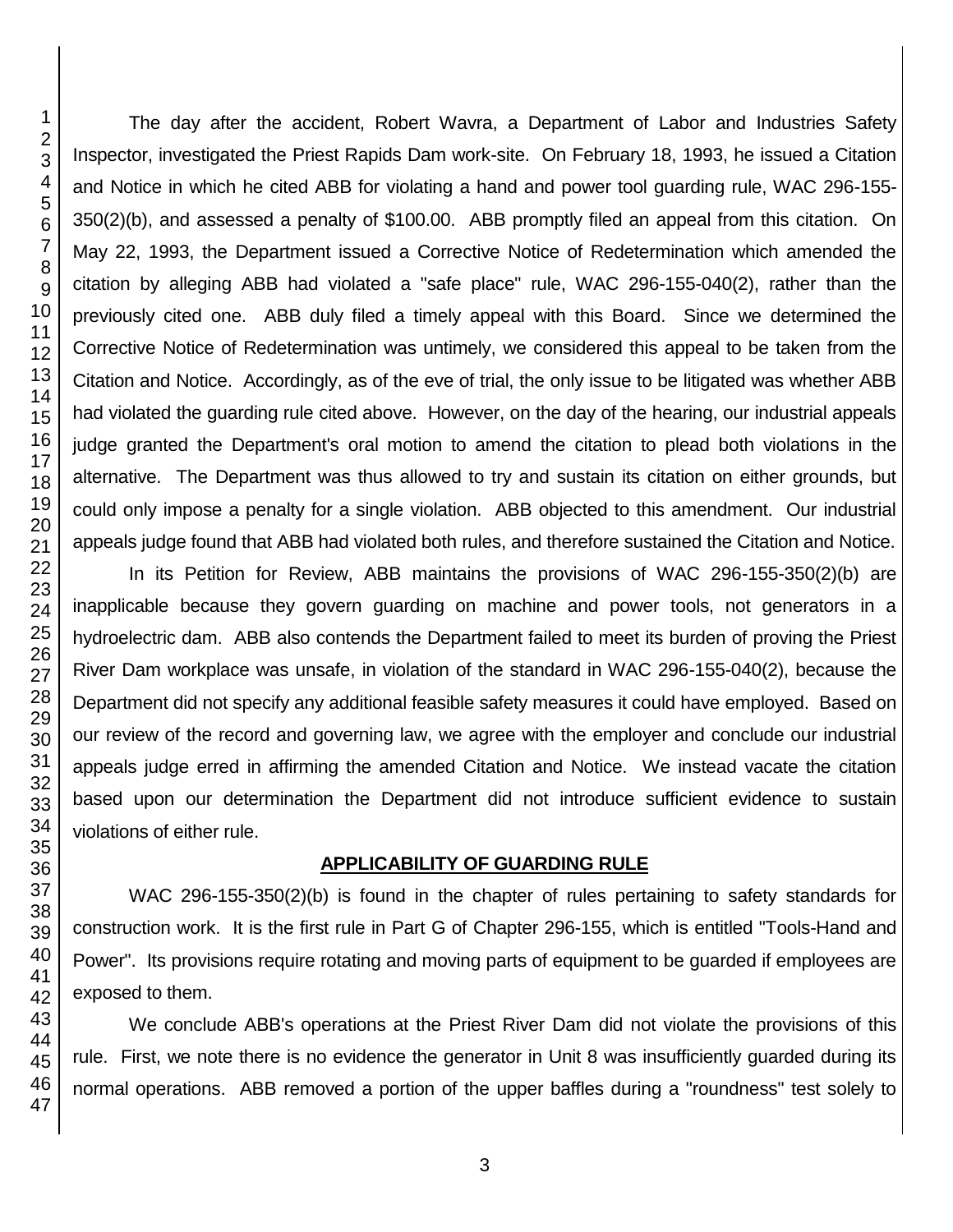perform necessary maintenance and testing. During the testing, the generator was disconnected and was being turned under human power. Regardless of the applicability of this rule to hydroelectric generators, an employer should not be cited under it for removing a guard or baffle while a machine is disconnected and operated manually to perform needed repairs. ABB clearly established it could not perform critical maintenance work on the generator without removing some of the baffles normally surrounding it. If we were to sustain this citation, we would, in effect, place the employer in a difficult position of having to perform seemingly inconsistent acts. Such a ruling defies common sense and we decline to make it here.

In any event, we also conclude the provisions of WAC 296-155-040(2)(b) do not govern the operations of moving parts in hydroelectric generators. As part of a chapter containing safety standards for the construction industry, this rule only concerns guarding on hand and power tools. This is further clarified by the rule's requirement for guards to conform to the American National Standards Institute (ANSI) code requirements for mechanical power-transmission apparatus. The Department inspector conceded a hydroelectric generator was not such an apparatus. Accordingly, the provisions of this rule are irrelevant here.

We further note the inspector also admitted he was unfamiliar with the ANSI requirements specified in the rule and had not checked them before citing ABB. Again, there is no evidence this rule's requirements were violated because it is possible the baffling on the generator, when in place during normal operations, complied with these requirements. In any event, since we have determined this rule's provisions are inapplicable to hydroelectric generators, ABB cannot be cited for violating

## **GENERAL DUTY CLAUSE**

Turning next to the Department's citation for a violation of the general work-place safety standards, as contained in WAC 296-155-040(2), we conclude this citation should also be vacated. The Department did not establish that there were any feasible alternatives to more safely complete its "roundness" check of the generator. As a result, the Department failed to present sufficient proof to sustain this violation.

To establish a violation of this rule (the general duty clause), the Department must prove 1) the employer failed to provide a workplace free of a hazard which was 2) recognized and 3) likely to cause death or serious injury. In re City of Seattle, BIIA Dec. 89W136 (1991). In this decision, we adopted the test unanimously applied by other jurisdictions ever since the Occupational Safety and Health Act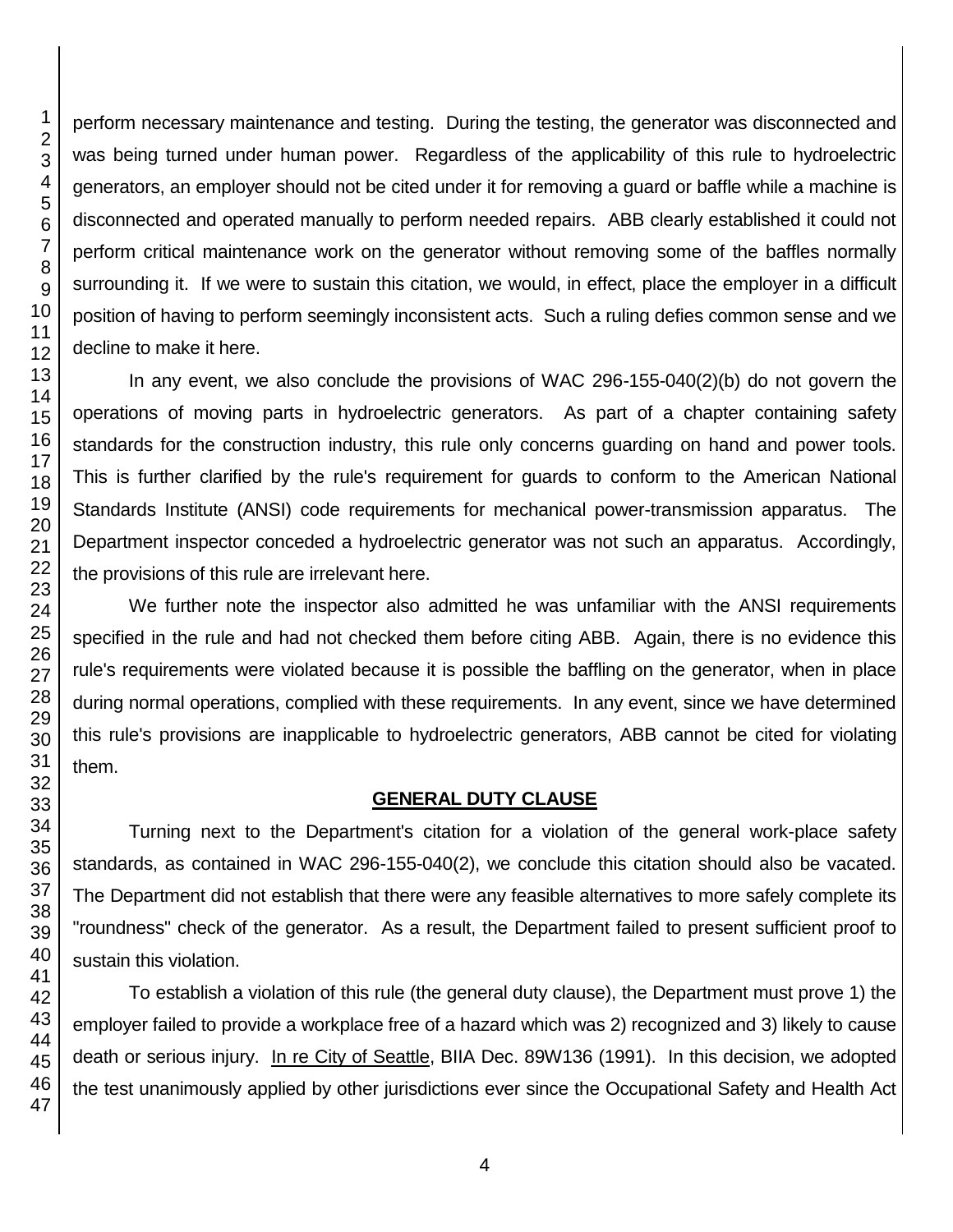was enacted. See, e.g., National Realty & Construction Co. v O.S.H.R.C., 489 F.2d 1257 (D.C. Cir. 1973); Donovan v. Royal Logging Co. and O.S.H.R.C., 645 F.2d. 822 (9th Cir. 1981). However, this general language does not specifically define ABB's responsibility to provide a work-place free from recognized hazards. Hydroelectric generators are inherently hazardous. In this appeal, the real task is to delineate ABB's responsibility to limit the hazards to which its employees are exposed while conducting a "roundness" test. Courts have addressed this issue by imposing a fourth evidentiary requirement. In addition to meeting the three-prong test detailed above, the Secretary of Labor must specify the particular steps an employer should have taken to avoid a "safe place" citation and must also demonstrate their feasibility. Donovan v. Royal Logging Co., at 829. This four-part formulation of the moving party's evidentiary burden in "safe place" citations has been uniformly adopted by the United States Court of Appeals, the U.S. Secretary of Labor, and the Occupational Safety and Health Review Commission.

Mark Rothstein, Occupational Safety and Health Law, Third Edition, Section 150 at 194(West 1990). To meet the fourth prong of this test, the Department must establish that a safety precaution was available to the employer which safety experts familiar with the pertinent industry recognize as feasible. Voegele Co. v O.S.H.R.C., 625 F.2d 1075 (3rd Cir. 1980).

Since the Department failed to establish any feasible safety alternatives existed which ABB could have used while performing the "roundness" test on Unit 8, it did not establish ABB provided an unsafe workplace. The Department presented the evidence of only one witness, Mr. Wavra, the safety inspector, to support this citation. Mr. Wavra was insufficiently familiar with the operations of this very specialized work environment to credibly establish the feasibility of any alternate safety measures. Mr. Wavra admitted he had not received any training regarding inspecting a hydroelectric generating unit and did not fully understand the nature of the work under way when Mr. Baenen was fatally injured. Mr. Wavra was unfamiliar with the guarding and safety standards applicable to hydroelectric generators. In fact, he had only inspected a hydroelectric dam once before, during the 1970's. In short, the hearing transcript makes it quite evident that Mr. Wavra had no familiarity with hydroelectric industry operations.

Accordingly, we gave little weight to Mr. Wavra's testimony regarding the only proffered alternative ABB could have used while conducting its "roundness" test. Mr. Wavra drew a sketch of a modified baffle that he tentatively thought met the Department's safety concerns. See, Exhibit 17. This baffle would allow a partial view of the top of the generator and, according to Mr. Wavra, would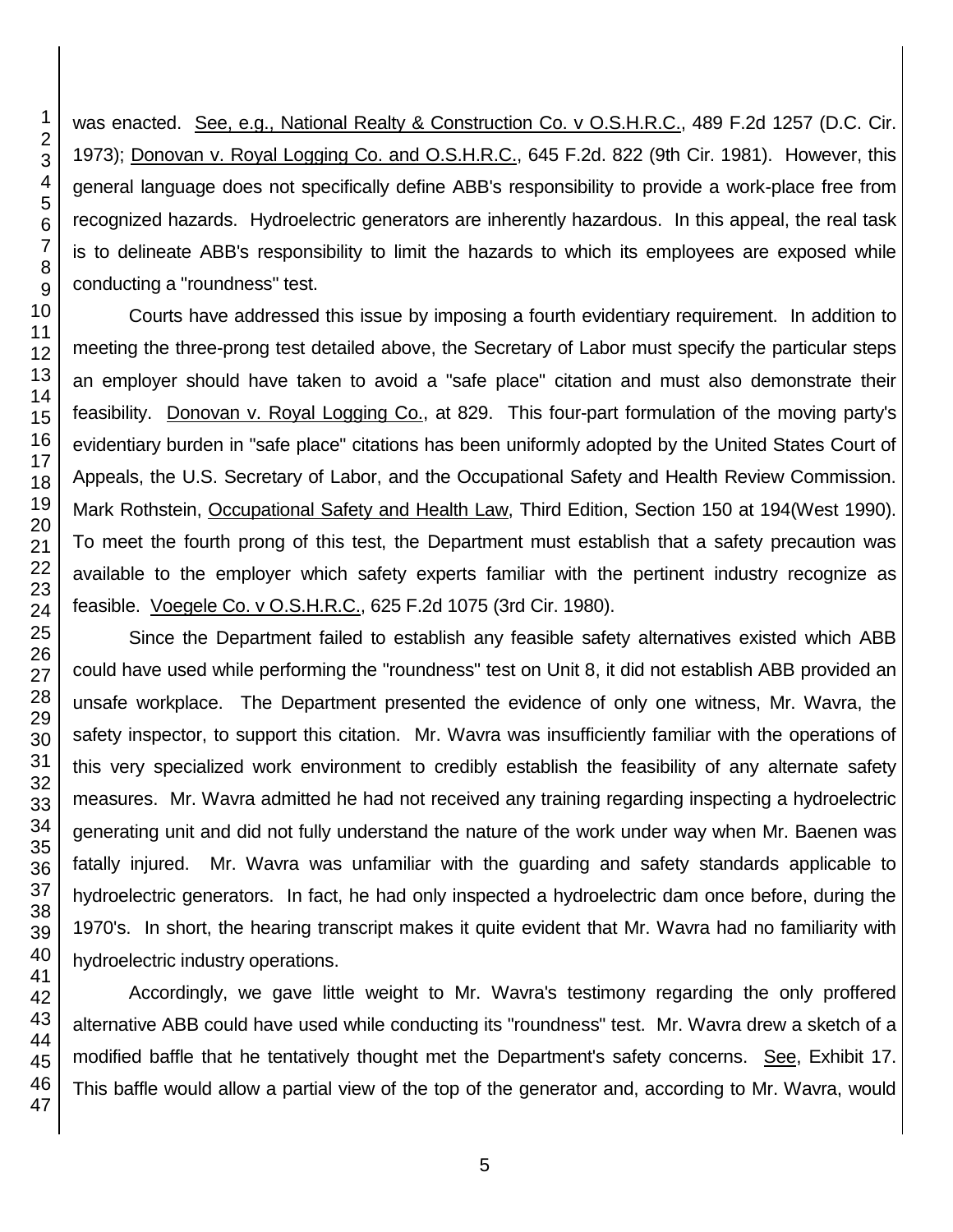l

therefore not need to be removed to conduct a "roundness" test. There are several major problems with this idea. First, Mr. Wavra admitted he did not even know if such a baffle was manufactured or could be made available to ABB. Additionally, ABB introduced testimony from Kenneth Howell, its Director of Installation for its hydropower division, that this baffle design would not work in the field. Mr. Howell, who has spent over twenty years working on hydroelectric generator installations, testified this modified baffle would not allow ABB's employees to obtain the visual inspections and instrument measurements essential to performing a "roundness" test. With this evidentiary record presented by the Department, we can only conclude there was no feasible safety measure ABB could have utilized while conducting necessary testing of the hydroelectric generator at Unit 8 of the Priest Rapids Dam. ABB established it followed established industry standards while proceeding with the "roundness" test. It recognized the hazardous nature of this procedure and had conducted safety training of its employees regarding how to conduct this operation. ABB also had developed a safety manual and disciplinary procedures to deal with safety violations. Absent testimony from a person familiar with hydroelectric generators who could identify safer, feasible measures which should have been followed in this particular instance, this citation must be stricken.

In summary, since the Department did not introduce sufficient evidence to meet its burden of proof, we find ABB did not violate the general duty clause. We do not reach the issues raised by the employer regarding the employee misconduct defense, since, as with any affirmative defense, it need only be considered once the Department introduces sufficient evidence to present a prima facie case. Unless the Department establishes an employer failed to use a feasible alternative measure available at the time a citation was issued for a violation of the safe work-place standards in WAC 296-155-040 or WAC 296-24-073, the citation cannot be sustained.<sup>1</sup>

### **AMENDMENT OF PLEADINGS**

As we stated earlier, we conclude our Industrial Appeals Judge erred in granting the Department's motion to amend this citation. Although we have not reversed this ruling, our discussion below is intended to give our judges and the Department guidance regarding future litigation.

ABB was cited for violating the provisions of WAC 296-155-040(2), a rule which is specific to the construction industry. We question the propriety of a citation under this rule to maintenance work and repairs in a hydroelectric facility. However, this is a tangential issue since its provisions are basically identical to the provisions of WAC 296-24- 073(2), the general "safe place" standard applicable to all work-places. Additionally, ABB does not maintain the Department cited the wrong rule. We note our discussion regarding the basic elements the Department must prove to establish violations of the general duty clause apply to both rules cited above.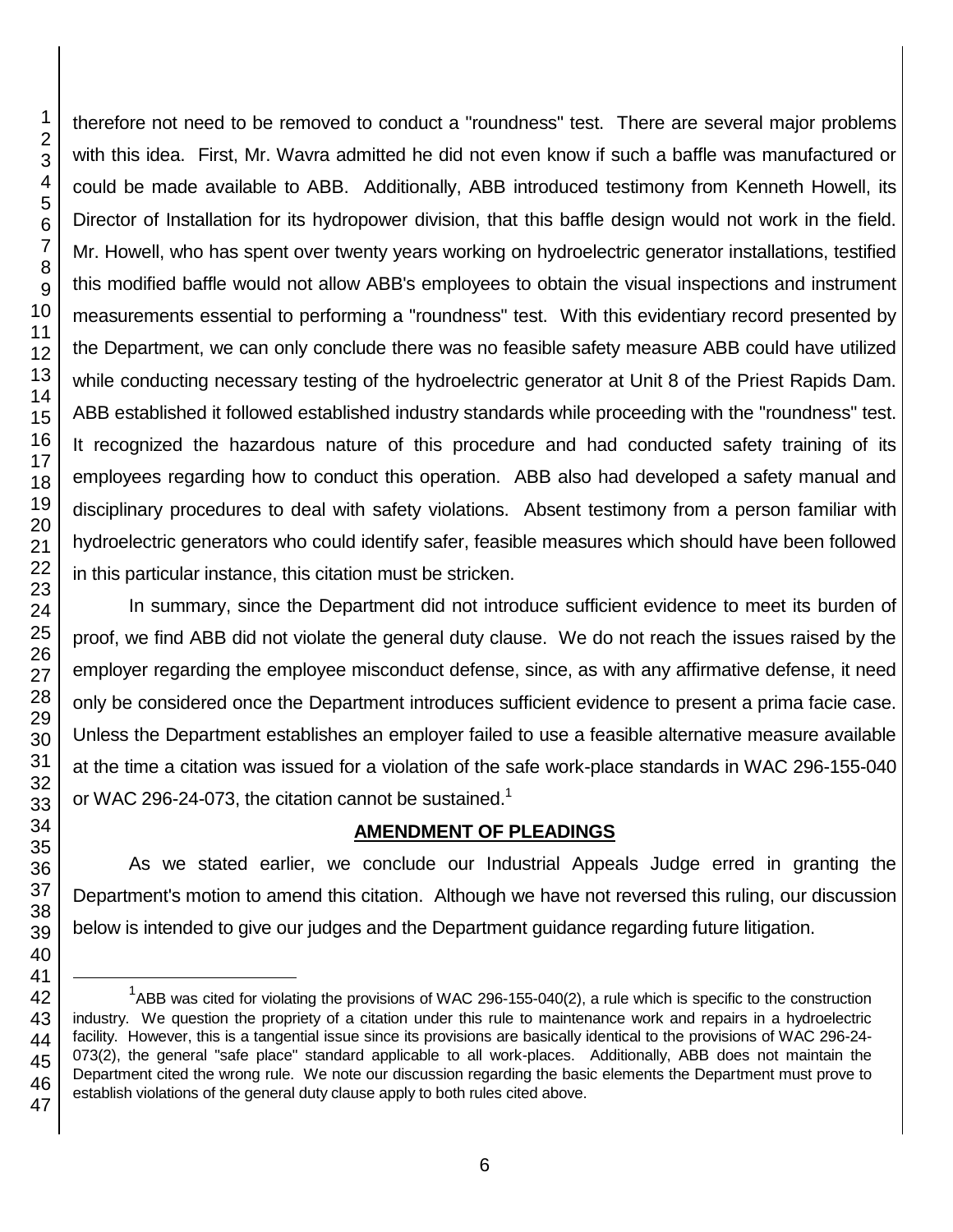We have previously sustained a Department motion to amend a citation to allow alternate pleading of the general duty clause in addition to a violation of a specific standard. In re Northwest Metal Fab & Pipe, Inc., Dckt. No. 91 W041 (June 30, 1992). However, this ruling was based upon a finding the amendment did not prejudice the employer. The Department is required to issue a citation that describes "with particularity the nature of the violation, including a reference to the provisions of the...rule...alleged to have been violated." RCW 49.17.120. This statutory notice provision requires that employers be given fair notice of each alleged violation, so they have an opportunity to prepare a defense. Carlisle Equipment Co. v. Secretary of Labor, 16 OSHC 1681 (1994). Accordingly, the Department should not be allowed to amend its pleadings unless the cited employer's ability to prepare its defense remains unprejudiced.

In this case, the Department orally moved to amend its citation at the start of the hearing. Without any advance notice, ABB was forced to defend against a broad allegation that its workplace was unsafe. Until the hearing date, ABB's defense involved a fairly limited issue: did it violate a guarding rule? Its defense to this citation was narrow and based on a legal argument that the cited rule was inapplicable to its workplace. Clearly, defending against a "safe place" violation, a more farranging charge, could involve different witnesses and exhibits than defending against a guarding rule. Accordingly, ABB's due process rights were violated because it was required to defend against a broader amended citation without any advance notice.

Our industrial appeals judges should carefully ensure motions to amend pleadings are timely filed. Unless a judge affirmatively determines amendment would not prejudice the non-moving party, the motion should be denied.

After consideration of the Proposed Decision and Order and the Petition for Review filed thereto, and a careful review of the entire record before us, we are persuaded that Citation and Notice No. 115532541 should be vacated.

# **FINDINGS OF FACT**

1. On December 1, 1992, the Department of Labor and Industries issued Inspection Report No. 115532541 to ABB Power Generation, Inc., dba Asea Brown Boveri, (ABB). On February 18, 1993, the Department issued Citation and Notice No. 115532541, describing a single serious violation of WAC 296-155-350(2)(b) in the amount of \$100.00. ABB filed an appeal with the Department of Labor and Industries Safety Division on March 8, 1993. The Department reassumed jurisdiction by a notice dated March 17, 1993. Thereafter, on May 22, 1993, the Department issued Corrective Notice of Redetermination No. 115532541. On June 11, 1993, ABB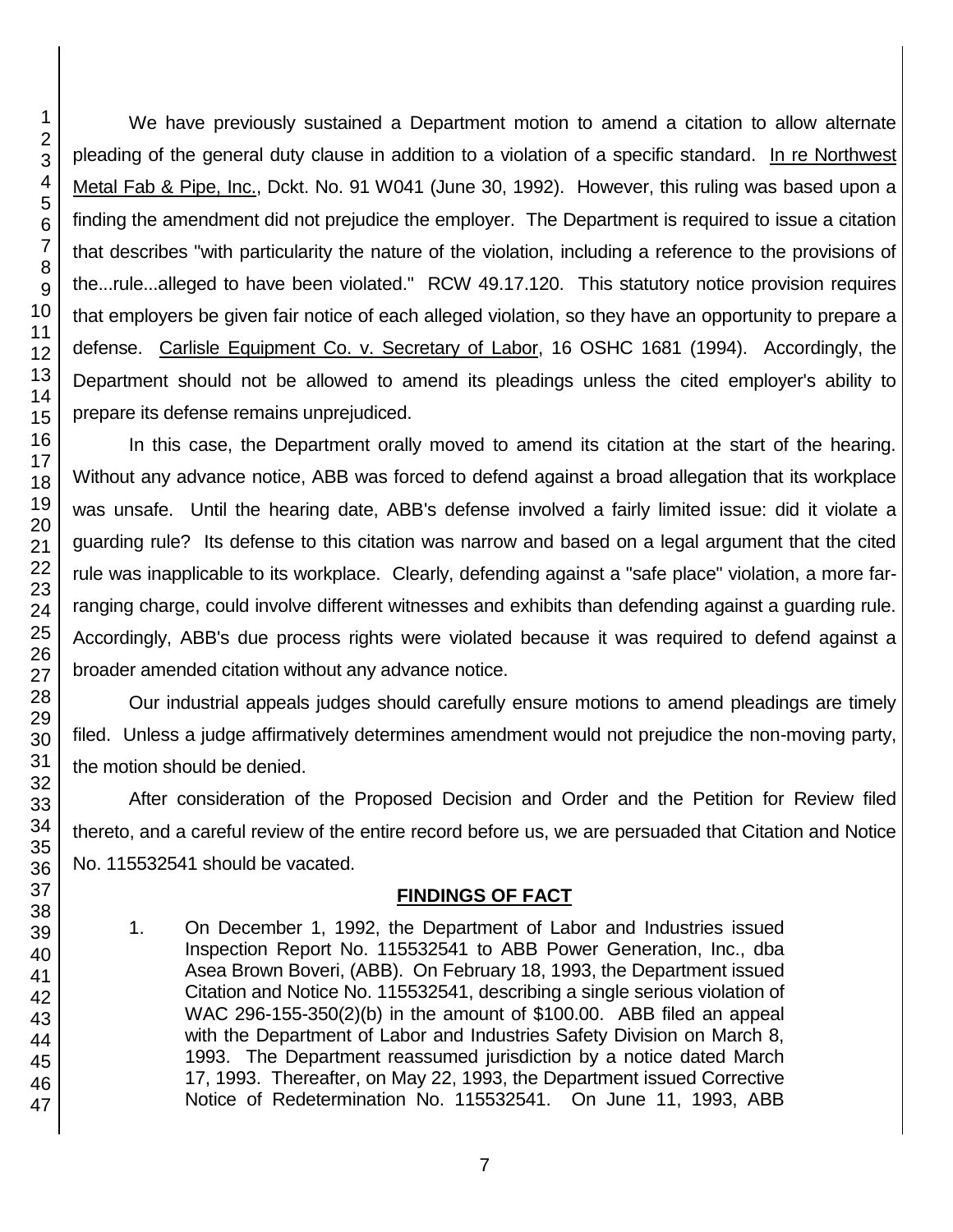appealed the Corrective Notice of Redetermination. The Department transmitted the appeal to the Board of Industrial Insurance Appeals on June 22, 1993. In light of the ruling in The Erection Co. v. Department of Labor & Indus., 121 Wn.2d 513 (1993), this appeal is considered as taken from the Citation and Notice No. 115532541 issued on February 18, 1993. On May 10, 1994, the Department moved to amend the citation to plead a single violation, in the alternative, of either WAC 296-155-040(2) or WAC 296-155-350(2)(b).

- 2. ABB obtained a contract to work on the hydroelectric generator in Unit 8 of the Priest Rapids Dam during 1992. ABB was hired to test and check the functioning of this generator. As part of its work, ABB was required to conduct a "roundness" test to check the clearances between the rotor and the stator of this generator. On November 30, 1992, ABB was conducting the "roundness" test on the generator in Unit 8 of the Priest Rapid Dam. In compliance with standard procedures in the hydroelectric industry, ABB employees had removed a portion of the baffles shrouding the top of the generator. The generator was disconnected from its hydroelectric power source. As part of this procedure, approximately six men were instructed to manually turn and stop the generator with their legs. ABB had instructed all six of these men to remain at their assigned posts whenever the generator was being manually turned.
- 3. On November 30, 1992, while the "roundness" test on Unit 8 was in process, an ABB employee, Martin Baenen, was severely injured when he disregarded his employer's instructions and fell between the hydroelectric generator's rotor and a structural support of the surrounding baffle.
- 4. ABB did not violate the provisions of WAC 296-155-350(2)(b) while conducting the "roundness" test on Unit 8 on November 30, 1992. There is no evidence the baffles normally in place on Unit 8 violate the provisions of this rule. There is also no evidence that these baffles failed to meet the requirements set forth in the American National Standards Institute Safety Code B15.1-1953(R1958), Code for Mechanical Power-Transmission Apparatus.
- 5. A hydroelectric generator is neither a hand or a power tool nor a mechanical power-transmission apparatus.
- 6. There is no evidence ABB could have followed an alternate safer procedure while proceeding with its "roundness" test of Unit 8 of the Priest Rapid Dam on November 30, 1992. ABB conducted this "roundness" test in compliance with established hydroelectric industry standards. No safety expert familiar with the hydroelectric industry has recognized any alternative feasible steps ABB could have undertaken while conducting a "roundness" test of a generator which would have reduced the hazards encountered by ABB employees while engaged in this procedure.